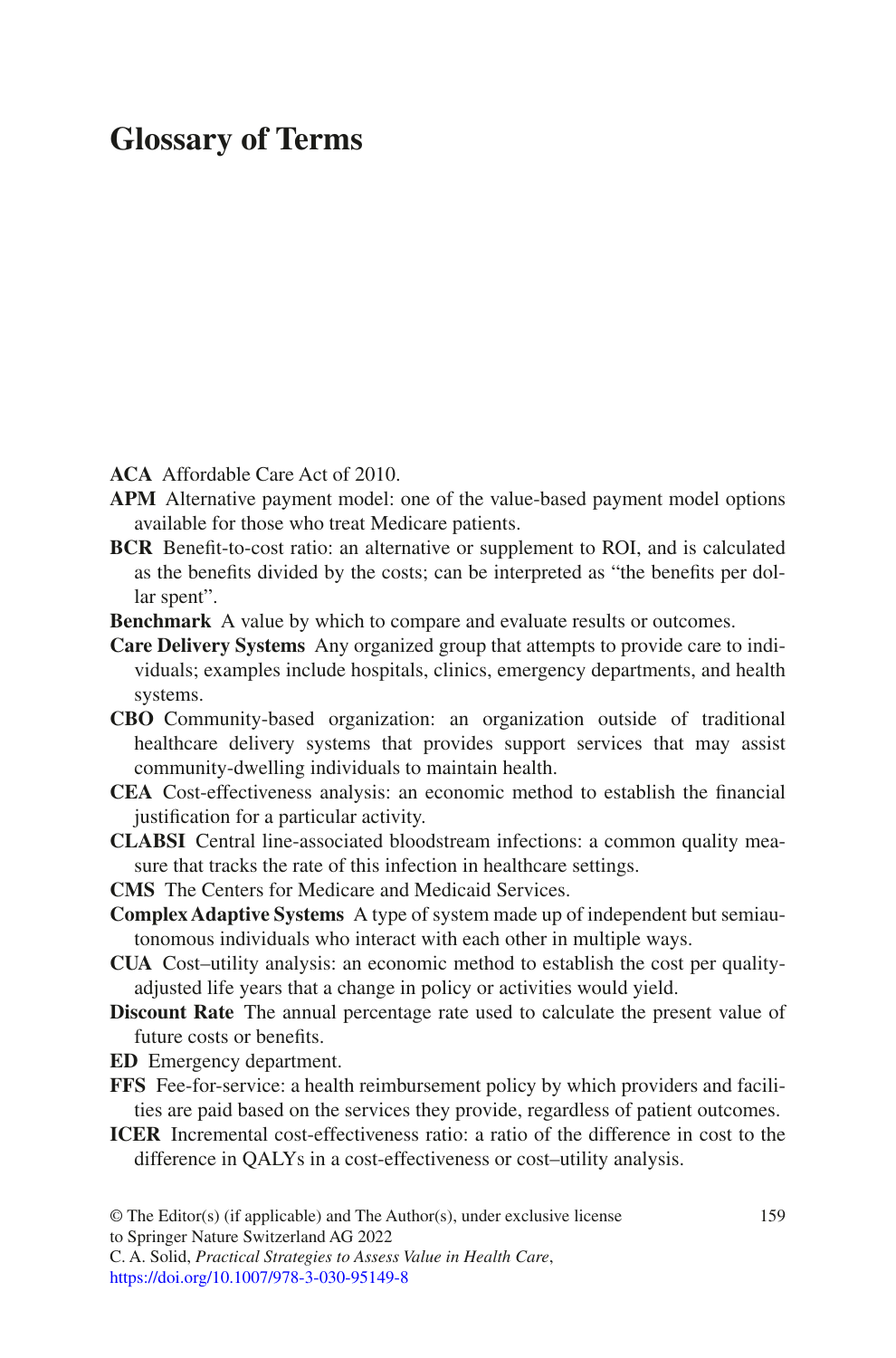**ICU** Intensive care unit.

- **Implementation Science** A feld that endeavors to understand how innovations or changes are best implemented and sustained in healthcare delivery systems.
- **MACRA** The Medicare Access and CHIP Reauthorization Act of 2015, which mandated the creation of an incentive program for providers where reimbursement was in part based on performance on quality measures.
- **Moral Hazard** The tendency to either engage in more risky behavior or consume more healthcare services because of the presence of health insurance.
- **Net Benefts** Benefts minus costs.
- **Payback Period** The time until costs are covered by accumulating benefits.
- **Perspective** The selected point of view for a given ROI analysis.
- **Population Health** The health status and outcomes of a group of people instead of that of an individual.
- **QALY** Quality-adjusted life years: a calculation of the total survival time adjusted to refect the quality of life during that time.
- **Reliability** An indication of how well a quality measure can detect differences in quality between entities.
- **ROI** Return on investment.
- **Savings Per Patient** Net benefts per patient affected.
- **Scope** The selected time frame and affected population for an ROI analysis.
- **TPHO** Third-party healthcare organization: a perspective that includes device, med-tech, and pharmaceutical companies and community services, including community-based organizations.
- **Validity** An indication of how well a quality measure refects the concept it is attempting to measure.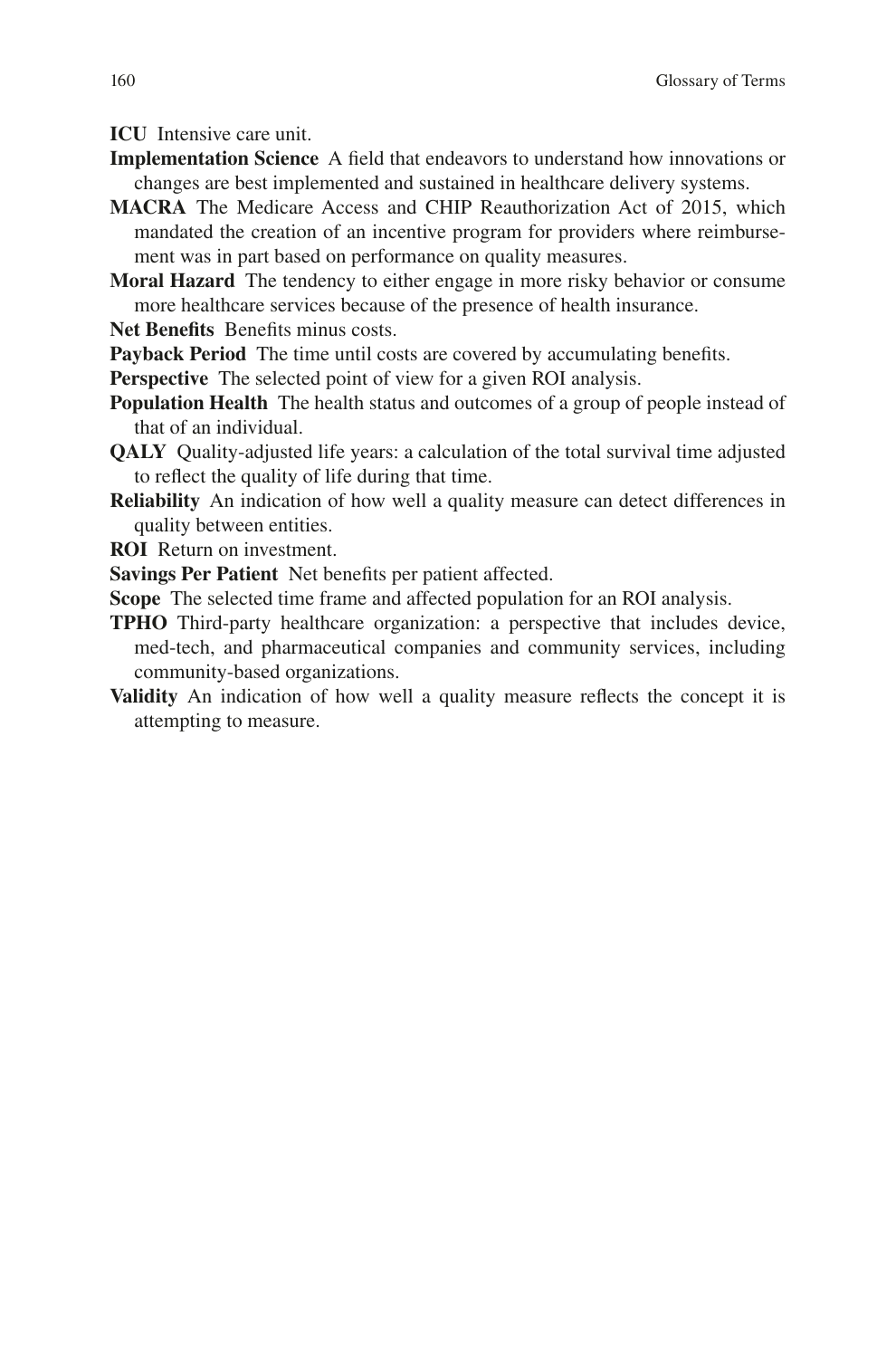# **Index**

#### **A**

Accountable care organizations (ACOs), 30 Affordable Care Act, 3 Attribution error, 96

#### **B**

Behavioral economics complex adaptive system, 92, 93 system thinking and cognitive biases, 94 Blue Cross Blue Shield of Minnesota (BCBSMN), 9, 10

#### **C**

Care delivery, 12, 17 Central line-associated bloodstream infections (CLABSIs), 102, 153 Circumstances change, 138 CLABSI initiative, 138 CLABSI reduction initiative, 135 Clinicians, 86 CMS-funded value-based program, 141 CMS Hospital Readmission Reduction Program, 142, 144 CMS Hospital Value-Based Purchasing Program, 11 Community-based organizations (CBOs), 86 Complex adaptive system (CAS), 19, 92, 93 Complexity healthcare system, 17, 18, 20 patient health, 22–27 Consumer Assessment of Healthcare Providers and Systems (CAHPS) survey, 34 Continuity of care, 12

Continuity, in health care components of health, 38 episodic care *vs*. care continuum, 30 health policy and payment, 36 individual health status, 35 policy and evaluations, 39 population health and care delivery, 31 patient role, 34 patients' incentives, 33 payers' incentives, 32 providers' incentives, 33 Cost-effectiveness analysis (CEA), 2, 73 COVID-19, 40 COVID-19 pandemic, 11, 27 Credibility, 137

#### **D**

Discounting, 79 Doctors on demand, 11

#### **E**

Economics and asymmetric information, 64, 65 demand for health insurance, 62, 63 demand, supply, and prices, 56 economic evaluation, of health outcomes, 59 efficiency, 64 implications of, 66, 68, 69 intrinsic value, 55 moral hazard and price sensitivity, 61 utility, risk, and uncertainty, 58, 59 value of equity, 61

© The Editor(s) (if applicable) and The Author(s), under exclusive license 161 to Springer Nature Switzerland AG 2022 C. A. Solid, *Practical Strategies to Assess Value in Health Care*, [https://doi.org/10.1007/978-3-030-95149-8](https://doi.org/10.1007/978-3-030-95149-8#DOI)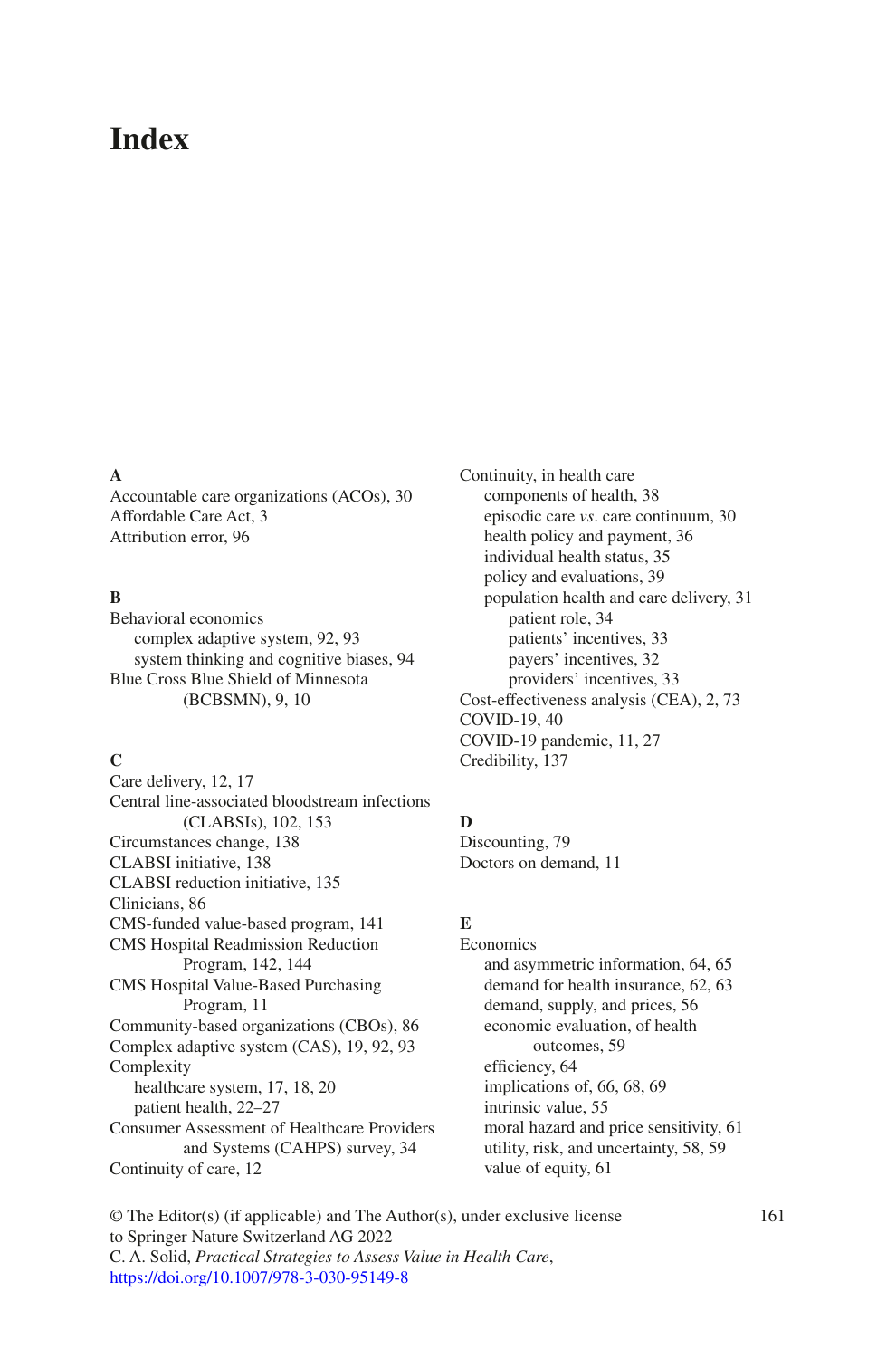Efficiency, 64 Emergency department (ED), 17 Emotional value, 46

## **F**

Federal value-based programs, 10 Fee-for-service (FFS) payment schemes, 22 Financial support of care delivery, 20 Financial value, 44 Framing, 113

#### **H**

Hawthorne effect, 95 Hindsight bias, 96 Human cognition, 95

## **I**

IKEA effect, 96 Inconsistency, 12 investments and acquisitions, 49 value-based payments, 48 Incremental cost-effectiveness ratio (ICER), 132 Intrinsic value, 55

#### **M**

Medicare Access and CHIP Reauthorization Act (MACRA), 3 Medicare-covered patients, 142 Medicare, Medicaid, health maintenance organizations (HMOs), 30 Metrics, 143 Motivations, 89

#### **O**

Optimism bias, 96

## **P**

Palliative care, 30 Patient outcomes, 13 Patient-focused value, 44 Payers, 22, 86, 88 Pelzman effect, 97 Primary care, 150

#### **R**

Randomized controlled trials (RCTs), 26 Ratings, 60 Reimbursement, 21, 27 Remote patient monitoring, 23, 30 Return on investment (ROI) analyses, 75, 76 Risk adjustment, 80, 81

#### **S**

Self-management programs, 23 Social and equitable value, 46 Social determinants, 81 Social services, 86 Society's motivation, 88 Standard gambles (SG), 60 Standardizations, 155

### **T**

Technical research, 152 Third- Party Healthcare Organization (TPHO), 5, 87 Time period, 110 Time trade-offs (TTOs), 60

**U** US healthcare system, 17

#### **V**

Value emotional value, 46 fnancial return, 135 fnancial value, 44 increased productivity/efficiency, 45 patient-focused value, 44 social and equitable value, 46 Value assessment, 1, 7, 143 assumptions, 116, 117 beneft to cost ratio (BCR), 128, 129, 131, 132 CEA/CUA and QALYs, 73, 74 CLABSI value assessment, 104 costs and benefts, 119–123 design and interpretation of, 95, 96 discounting, 79 framework components, 103 goal and objective, 114, 115 history of, 71 intended audience, 118 interpretation and communication, 134, 135